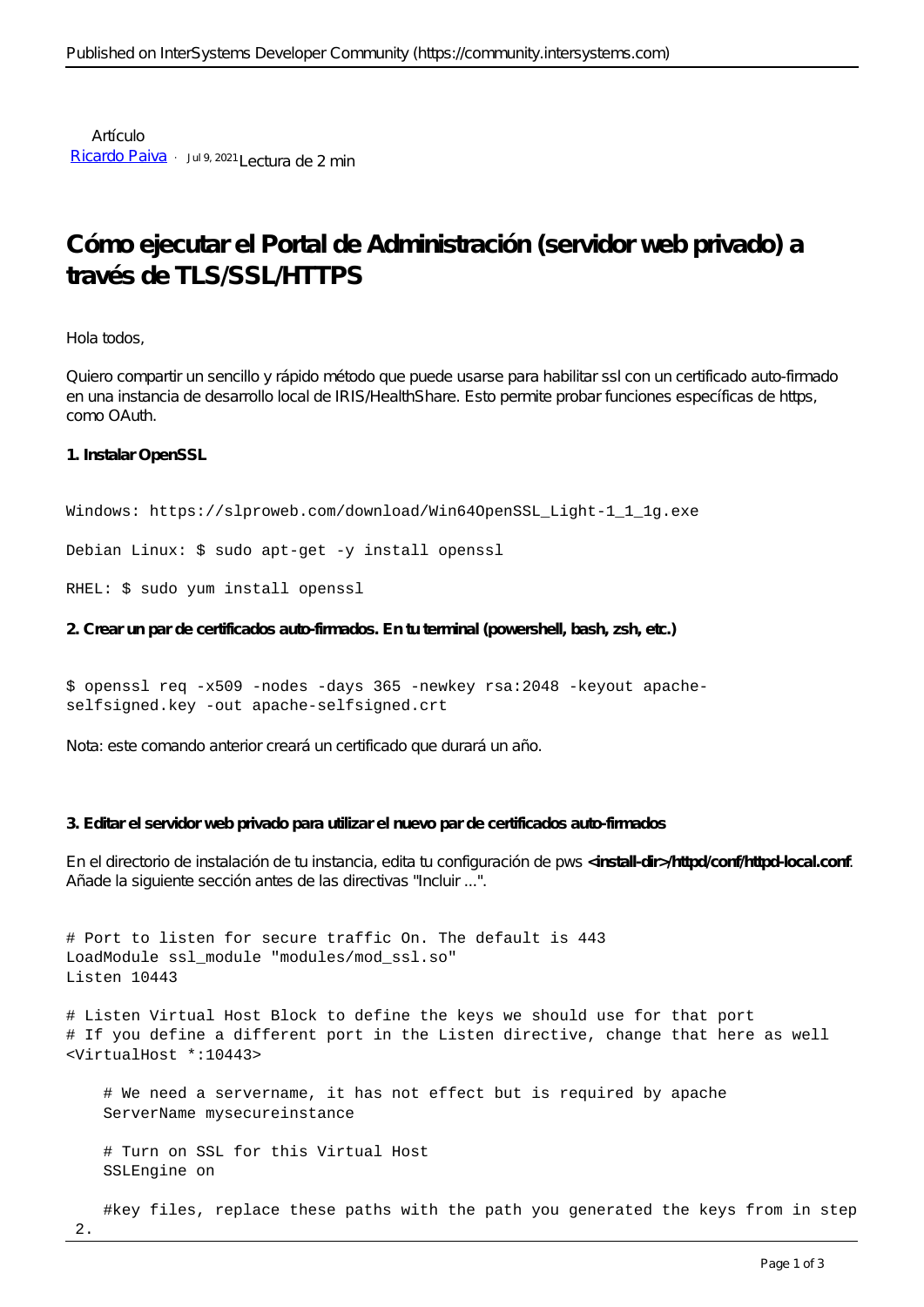SSLCertificateFile "/path/to/apache-selfsigned.crt"

```
 SSLCertificateKeyFile "/path/to/apache-selfsigned.key"
</VirtualHost>
```
**Este es un ejemplo de mi archivo de configuración:**

```
2 nmitchko@iris-se-eval2:/demo/httpd/conf
                                                                                                                                                     \Box\timesServerRoot "/demo/httpd"
DocumentRoot "/demo/csp"
COCUMENTROOT /demo/csp/bin/<br>CSPModulePath /demo/csp/bin/<br>CSPConfigPath /demo/csp/bin/
LoadModule csp_module_sa /demo/csp/bin/CSPa24.so
User irisusr
Group irisusr
<Location />
     CSP On
     SetHandler csn-handler-sa
</Location>
ServerName localhost
PidFile logs/httpd.pid
TraceEnable off
Timeout 300
..............<br>KeepAlive On<br>MaxKeepAliveRequests 0<br>KeepAliveTimeout 120
UseCanonicalName Off
<Directory />
     Options MultiViews FollowSymLinks
     AllowOverride None
     Allowoverride wome<br>Require all granted<br><FilesMatch "\.(log|ini|pid|exe|so)$"><br>Require all denied<br></FilesMatch>
</Directory>
TypesConfig conf/mime.types
HostnameLookups Off
ErrorLog logs/error.log<br>LogLevel error<br>LogFormat "%h %l %u %t \"%r\" %>s %b" common<br>#CustomLog logs/access.log common
StartServers 5
_____________<br>MinSpareThreads 2
MaxSpareThreads 20
ServerLimit 256
ServerTokens Prod
<Location "/csp/bin/Systems/">
     SetHandler csp-handler-sa
</Location>
SetHandler csp-handler-sa
</Location>
AddHandler csp-handler-sa csp cls cxw zen
Listen 10443<br><VirtualHost *:10443>
    Comminstration<br>Silengine ensecure<br>Silengine on<br>SilentificateFile "/hslda/httpd/keys/public.key"<br>SilentificateKeyFile "/hslda/httpd/keys/private.key"
 /VirtualHost>
Include conf/httpd-doc.conf
Include conf/httpd-local.conf
[nmitchko@iris-se-eval2 conf]$
```